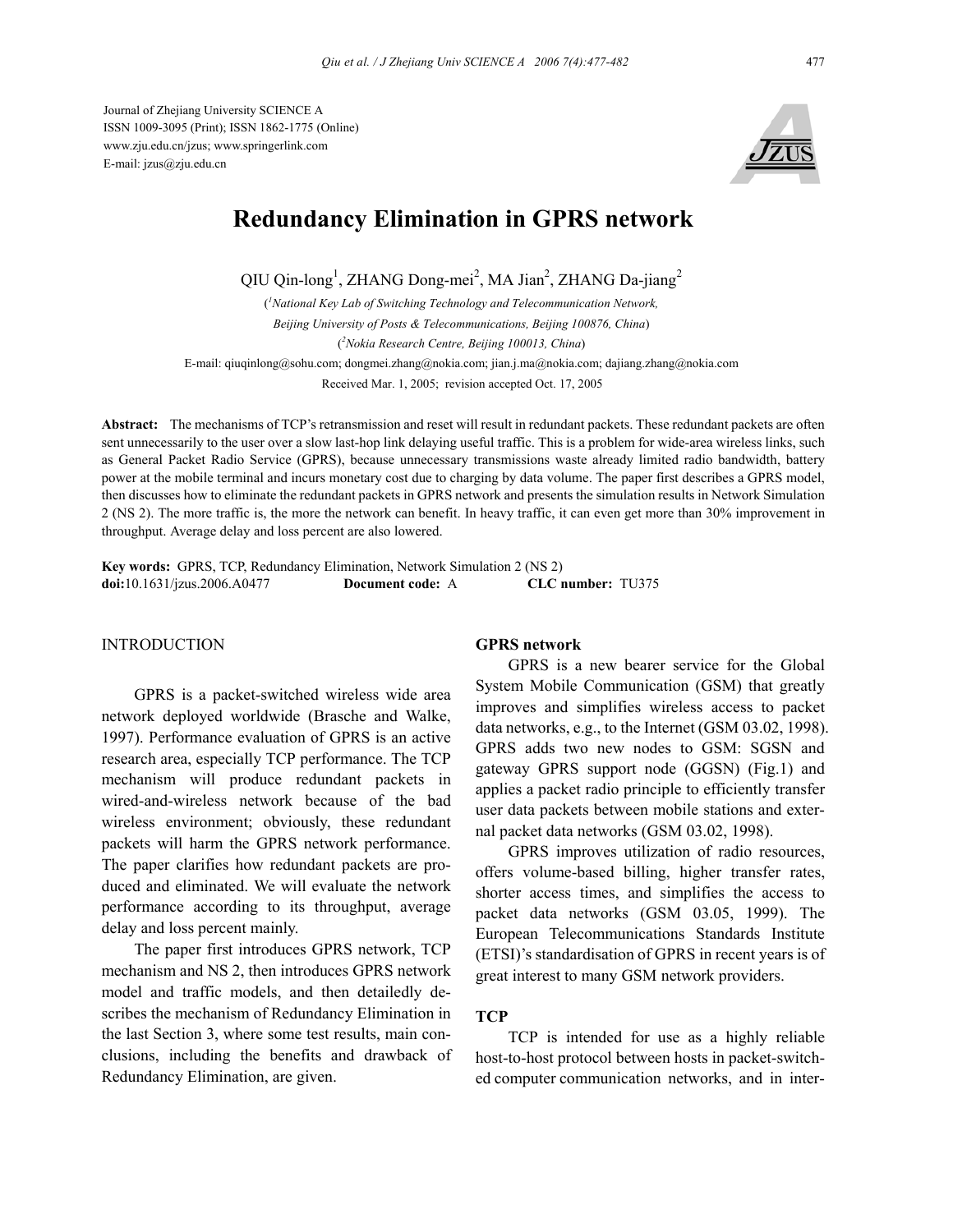

**Fig.1 GSM and GPRS network** 

connected systems of such networks (IETF RFC 793, 1981).

Internet users often abort their transfers in progress, for example by clicking on the "Reload" button or another link in a Web browser. Analysis of backbone Internet traces shows that 15%~30% of all TCP connections are aborted via a reset (MAWI, 2003). In GPRS network, most of the traffic will be based on the TCP, so it will experience similar behaviour. Packets from aborted transport connections are often sent unnecessarily to the users over a slow last-hop link, just like the Um reference point of the GPRS network.

The redundant packets are generated not only from the TCP's reset, but also from the normal case in TCP. For example, mobile station (MS) receives the packet *x* from the Internet (Fig.1), because of the Um interface is a slow link, the retransmission timer times out before receiving the acknowledgement packet of packet *x*. Thus the Internet will resend packet *x* according to TCP's mechanism (Comer, 1995). The packet *x* is an obviously redundant packet that should be dropped instead of being sent to MS.

In this section, we discuss two causative reasons for the generation of redundant packets and will continue to discuss how to eliminate these redundant packets in GPRS network in the following sections.

**NS 2** 

NS 2 is a discrete event simulator targeted at networking research and provides substantial support for simulation of TCP, routing, and multicast protocols over wired and wireless (local and satellite) networks. The current highest version of NS 2 is NS 2.28 (released Feb. 3, 2005). NS 2 used in this paper is NS 2.26.

# MODEL OF THE NETWORK

In this section, we describe the GPRS network model in NS 2. As the traffic will also affect the simulation results, the GPRS traffic model is also described here.

In NS 2 simulation tools (NS 2 notes and documents, VINT project, http://www.isi.edu/nsnam/ns), the network elements are denoted and implemented as agent, and the interface as queue. Fig.2 lists the functionalities of network elements and the interfaces respectively, which are described in detail in (Qiu *et al.*, 2004).

The agents, i.e. the network elements, deal with the packet processing, e.g. segmentation and reassembly. The queues, i.e. the interfaces, are responsible for queuing, scheduling, and resource management (Table 1).

**Table 1 GPRS key elements in NS 2**

| Node   | Agent      | Oueue                     |
|--------|------------|---------------------------|
| MS.    | MSAgent,   | Um DL Queue, Um UL Queue, |
| BSS.   | BSSAgent,  | Gb DL Queue, Gb UL Queue, |
| SGSN.  | SGSNAgent, | Gn DL Queue, Gn UL Queue, |
| GGSN.  | GGSNAgent  | Gi DL Queue, Gi UL Queue  |
| Server |            |                           |

The QoS supporting in GPRS network is simulated in our simulation model. There are five different QoS classes, which will be treated differently in Gb and Um (Heiskari, 2003).



**Fig.2 GPRS network model in NS 2**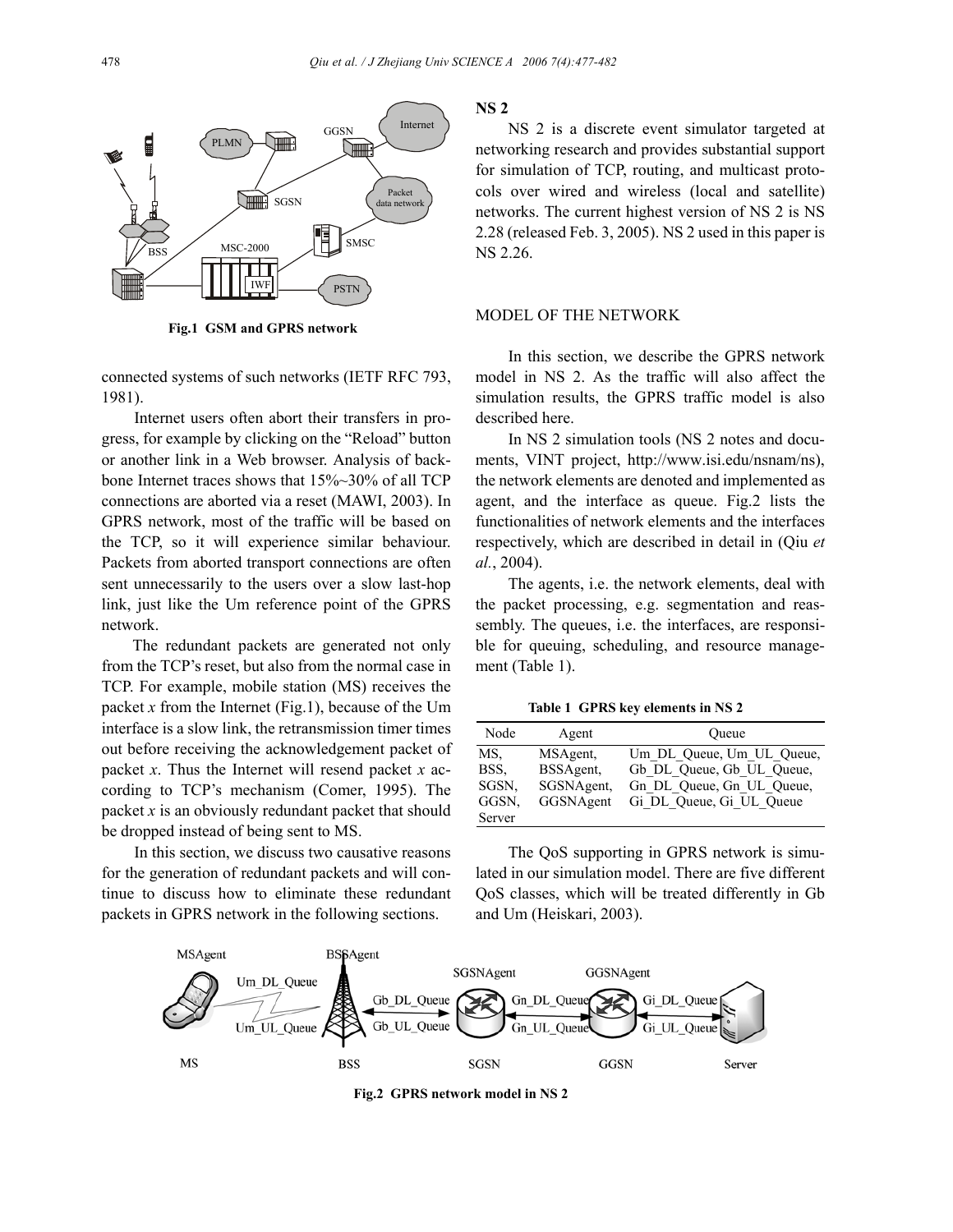The following network elements are included in our simulated GPRS network: (1) 1 server (to provide HTTP, FTP and signalling services); (2) 1 GGSN; (3) 1 SGSN; (4) 1 BSC; (5) 30 BTSs.

There are three sectors in each BTS and three time slots (TSLs) in each sector, altogether 9 GPRS TSLs in down link (DL) direction per BTS; while in up link (UL) direction, there are only 3 GPRS TSLs in each BTS as GPRS traffic is asymmetric normally.

Four different coding schemes, CS-1 to CS-4, are defined for the GPRS Radio Blocks carrying RLC data blocks. For the Radio Blocks carrying RLC/ MAC Control blocks code CS-1 is always used. The exceptions are messages that use the existing Access Burst (see 3GPP TS 45.003, e.g. Packet Channel Request) (MAWI, 2003). We only use one coding scheme CS-2 that is not true in the real world. It should be changed in further study.

In Gb interface, each type of class is scheduled by WRR (Weighted Round Robin) algorithm based on different priority weight, and stored in different size buffer (WRR, 1999). In air interface, each type of class is scheduled by WFQ (Weighted Fair Queue) algorithm. The QoS class definition and related QoS parameters are listed in Table 2. The parameters' value of quantum and weight is defined according to the requirements of different applications. In the Gb interface, the bigger the quantum is, the more chance the class gets to be scheduled. In the air interface, the smaller the weight is, the more chance the class gets to be scheduled (Montes *et al*., 2003).

Several agents such as MSAgent, BSSAgent, SGSNAgent and GGSNAgent are used to handle data packets transmission on the MS, BSS, SGSN and GGSN respectively. Accordingly, several classes, class MSAgent, class BSSAgent, class SGSNAgent, class GGSNAgent are defined to identify each agent. Since these agents have some common features, a base class GPRSAgent is defined, and the other agents

are derived from GPRSAgent which is derived from NS Agent.

## **METHODOLOGY**

In this section, the mechanism of Redundancy Elimination is introduced in detail. The mechanism of Redundancy Elimination is divided into two parts according to different causative reasons of generating the redundant packets, i.e. Fast Reset and Normal Redundancy.

## **Fast Reset**

The standard TCP receiver generates reset (RST) packets after receiving (and discarding) packets on an aborted connection. We propose an algorithm for preventing delivery of aborted data over the last-hop link Um\_DL\_Queue, which is named Fast Reset. When SGSNAgent receives a reset packet in up link (UL), drop all packets that belong to the same flow to that of the reset packet in SGSNAgent and BSSAgent. Thus, these unnecessary packets will not be transmitted to MS saving limited radio bandwidth and battery power of MS.

## **Normal Redundancy Elimination (Fig.3)**

When server sends data (*seq*=*x*) to MS, cell reselection causes long buffer time. When RTO expires, server will have to resend the data (*seq*=*x*). After a while, MS receives the data (*seq*=*x*) and responds with an ACK packet. This ACK packet arrives at Gb interface and finding that there is duplicate packet here (*seq*=*x*), drops this duplicate packet. If by the time when the duplicate data (*seq*=*x*) arrives at SGSN, SGSN has already received the ACK (*ack*=*x*+1), the duplicate data (*seq*=*x*) will be dropped here. The red scenario is implemented in DL-SGSN-Queue; the green scenario is implemented in SGSNAgent (*seq* is the TCP's sequence number; *ack* is the TCP's acknow-

| ClassID      | Traffic type                 | Simulated<br>traffic    | G <sub>b</sub> interface<br>(quantum) | Buffer size    | Air interface<br>(weight) |
|--------------|------------------------------|-------------------------|---------------------------------------|----------------|---------------------------|
| $\mathbf{0}$ | Signalling traffic/Streaming | CBR (constant bit rate) | 100                                   | Hard configure |                           |
|              | Interactive traffic 1        | <b>HTTP</b>             |                                       | 10%            |                           |
|              | Interactive traffic 2        | <b>HTTP</b>             |                                       | 20%            |                           |
|              | Interactive traffic 3        | <b>HTTP</b>             |                                       | 30%            |                           |
| 4            | Background traffic           | <b>FTP</b>              |                                       | 40%            |                           |

**Table 2 GPRS traffic model in NS 2**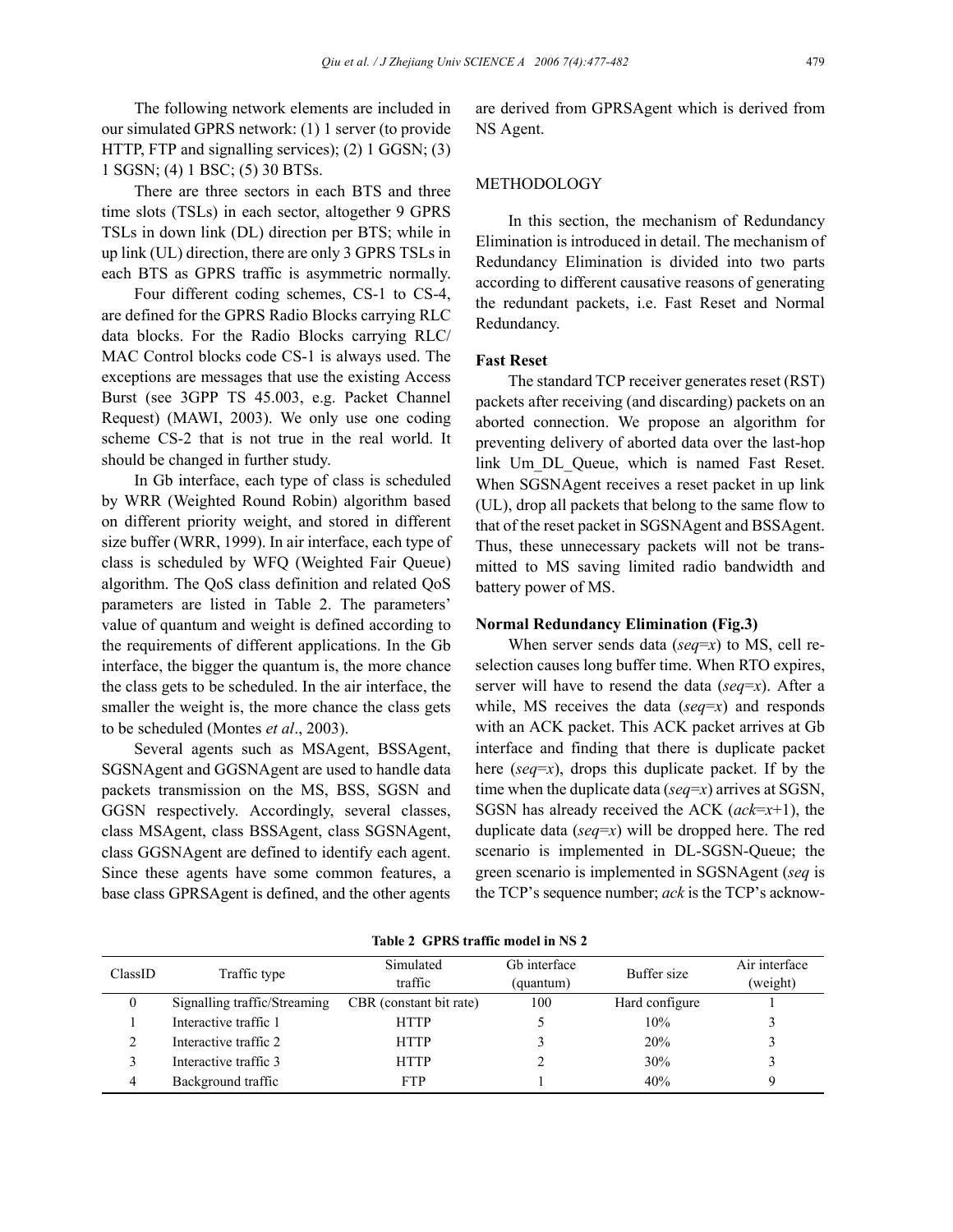

**Fig.3 Normal Redundancy Elimination**

ledge number).

## **UL in SGSNAgent**

If there is an incoming packet in UL direction in SGSNAgent, check whether its *ptype* is ACK, if it is not, just send this packet (Because the packet is HTTP UL's request data packet). If the packet's type is ACK, it means the packet is ACK packet to down link data (HTTP response). In this case, get the information (flowid, sport, seqno\_) of this packet, and then update its session table according to the information. Finally, send the ACK packet to GGSNAgent. In the case of UL data transfer, TCP sender may send duplicate acknowledgments. These acknowledgements should not be dropped, in other words only TCP data packets should be dropped, because these ACK packets may be lost between SGSNAgent and MSAgent due to wireless link error.

### **DL in SGSNAgent**

If there is an incoming packet in DL direction in SGSNAgent, check whether its seqno\_ is zero (seqno equals zero means it is a SYN in NS 2), if it is, just send this packet (Because the TCP connection has not been built yet). If the packet's type is ACK, it means the packet is ACK packet to UL data (HTTP request). In this case, SGSNAgent also just sends the packet to BSSAgent. In other cases, if its seqno\_ is bigger than its session table's ackno\_, just send the packet. Or drop the redundant packet and resend a

copy of the highest ACK received that helps in increasing the congestion window (CWND) in TCP sender (TCP sender will increase the CWND after receiving the ACK packet (IETF RFC 793, 1981)).

Note: Because we use TCPAgent not FullTCPAgent in NS 2, we can only use the seqno instead of ackno\_.

For every TCP session the SGSNAgent keeps a list of acknowledged packets in order to support our algorithm. If another ACK packet for the same TCP session is received, it is enough just to update the TCP *ack* number.

If a DL packet's fields are the same as those in the stored data table of its session except that the sequence number is less than the acknowledgement number, then this duplicate packet should be dropped (Tables 3 and 4).

**Table 3 UL IP and TCP packet-fields stored by SGSNAgent** 

| Field                      | Length (bit)           |
|----------------------------|------------------------|
| IP source address          | 32 (Ipv4)/128 (Ipv6)   |
| IP destination address     | $32$ (Ipv4)/128 (Ipv6) |
| TCP source port            | 16                     |
| TCP destination port       | 16                     |
| TCP acknowledgement number | 32                     |

|  | Table 4 DL IP and TCP packet-fields to be compared |
|--|----------------------------------------------------|
|--|----------------------------------------------------|

| Field                  | Length (bit)         |  |
|------------------------|----------------------|--|
| IP source address      | 32 (Ipv4)/128 (Ipv6) |  |
| IP destination address | 32 (Ipv4)/128 (Ipv6) |  |
| TCP source port        | 16                   |  |
| TCP destination port   | 16                   |  |
| TCP sequence number    | 32                   |  |

#### **HTTP 1.0 vs HTTP 1.1**

In HTTP 1.0, most implementations use a new connection for each request/response exchange. In HTTP 1.1, a connection may be used for one or more request/response exchanges, although connections may be closed for various reasons (Fielding *et al*., 1999).

Prior to the persistent connections, a separate TCP connection was established to fetch each URL, increasing the load on HTTP servers and causing congestion in the Internet. The use of inline images and other associated data often requires a client to make multiple requests of the same server in a short span of time. Analysis of these performance problems and results from a prototype implementation are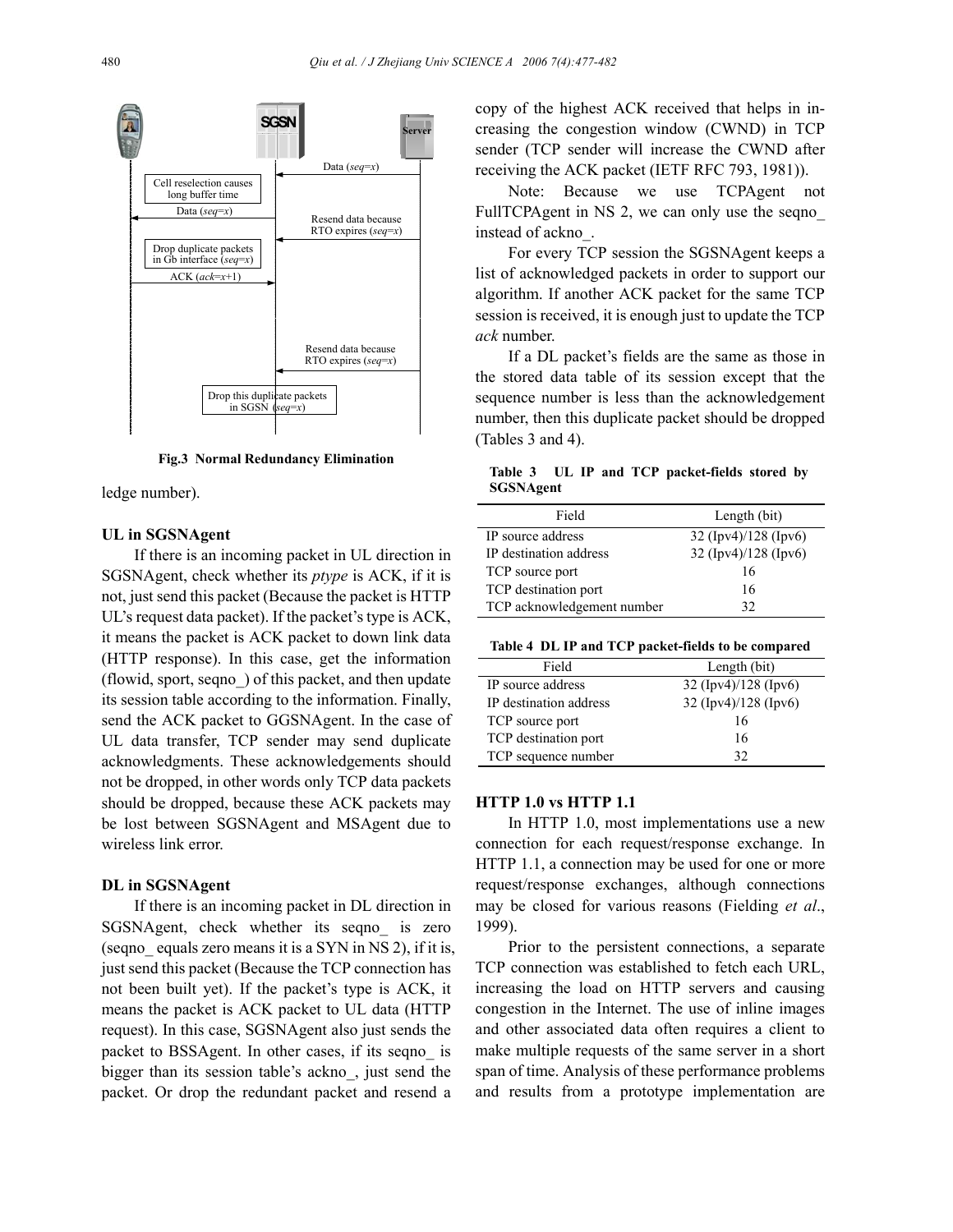available (Padmanabhan and Mogul, 1995; Spero, 1994). Implementation experience and measurements of actual HTTP 1.1 (RFC 2068) implementations show good results (Nielsen *et al*., 1997).

Because HTTP 1.0 uses more TCP connections, the redundant packets due to RST packets become less, but the redundant packets due to normal case become more. So it is a little difficult to theoretically evaluate different version HTTP's effect on our algorithm in theory. The test results are discussed in the following section.

## TEST RESULTS

# **Test scenario**

The test results are based on the following traffic distribution: (1) 30 signalling traffic; (2)  $100 \times 3$  HTTP traffic  $(100 \text{ for each class})$ ;  $(3)$  100 FTP traffic;  $(4)$ Simulation time: 2000 s.

# **Normal vs Redundancy Elimination (RE)**

We evaluate the network performance mainly according to its throughput, average delay and loss percent. Fig.4, Fig.5 and Fig.6 describe the Redundancy Elimination test results respectively based on the scenario above.



**Fig.4 Throughput of normal and RE** 



**Fig.5 Average delay of normal and RE** 



**Fig.6 Loss percent of normal and RE** 

From Fig.4, we can see that the throughput of Redundancy Elimination is improved compared to normal case, especially Class 4, the FTP traffic because Class 4 is the class whose priority is the lowest. If there is not enough network resource, such as wireless resource, it cannot send many packets, while the other four classes with higher priority can still send some packets. Of course, the higher priority it is, the more packets it can send. So the number of packets sent by Class 1 is the most.

Fig.5 shows that the average delay of each class becomes low. Because of the dropping of redundant packets, the packets that are useful get more chance to be transmitted.

Fig.6 also shows that the loss percent of each class becomes lower.

There is one more thing that has to be discussed. In Class 0, the signalling traffic is the class with the highest priority. Many constraints do not affect it, the RED algorithm in SGSN for example. If there is Class 0's traffic, other classes have to wait until it is transmitted completely. So the throughput, average delay and loss percent of normal case are almost the same as that of Redundancy Elimination.

#### **HTTP 1.0 vs HTTP 1.1**

HTTP 1.1 has two features compared to HTTP 1.0: persistent connection and pipeline. We set the time of persistent connection to 2 min, which is the default value of Internet Explorer version 5.0 and 6.0. We set the pipeline with two HTTP requests at the value suggested in RFC 2616.

We found that the test result with HTTP 1.1 was almost the same as that with HTTP 1.0, i.e. Redundancy Elimination is of benefit to the throughput, average delay and loss percent of the GPRS network.

#### **ACK vs without ACK**

According to the TCP mechanism, after receiver